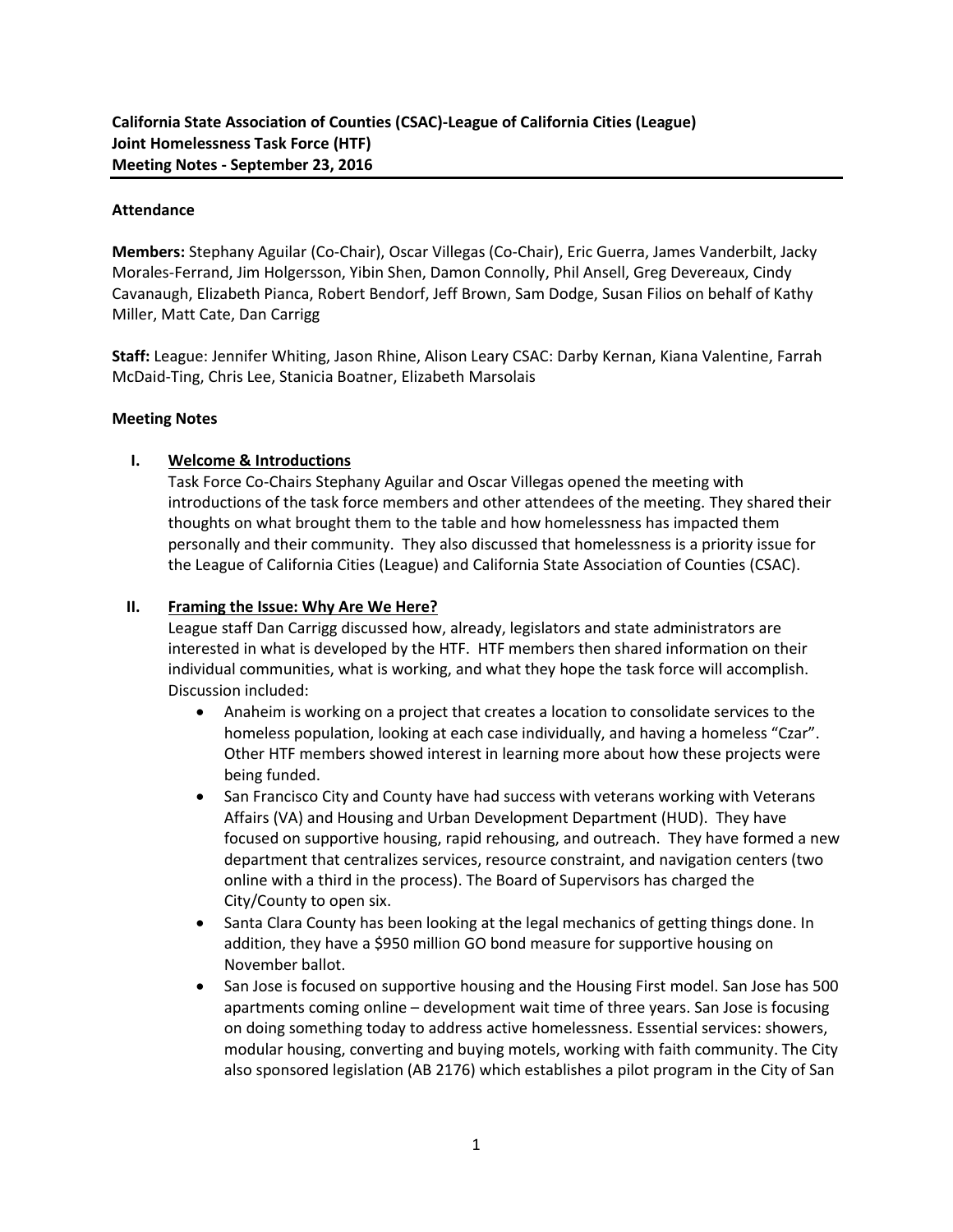Jose to operate a "emergency bridge housing community" that will provide housing for homeless persons in any new or existing facility during a city-declared shelter crisis.

- San Bernardino County has many programs and providers but they were not very well coordinated so they hired a consultant to help coordinate. They focused on veterans first (400+ people) and identifying resources to eradicate barriers. The results were promising: they housed over 700 veterans and have seven entities putting housing navigators together creating more permanent housing for example motels, apartments, etc. Even with those results, more needs to be done to address chronic homelessness and strengthen cross-jurisdictional relationships.
- Los Angeles County has \$1.2 million bond measure on November ballot to address homelessness. The County is working with cities to better coordinate services.
- The City of Los Angeles is challenged by the varying needs of homeless individuals, and are working to coordinate with the County and joint powers authority. LA has implemented creative strategies with a county-city partnership including showers, storage of individual's property, safe park team, and a navigation center. They believe coordination is very important. There is a countywide \$1.2 million bond on the November ballot, and 80% goes to permanent supportive housing.
- Placer County has brought in a homeless consultant to engage in planning process with cities. They are prioritizing resources: Section 8 vouchers for homeless, use of Mental Health Services Act (MHSA) funding stream, whole person application, a focus on seriously mentally ill homeless individuals, work with probation to target individuals, support emergency shelters. They are supportive of and working on Housing First. The County continues to be challenged due to community opposition to emergency shelters and the needs for housing funds.
- Yuba County has struggled with the best way to address the issue, but people have shown they are committed to doing what it takes. A diverse group of community members wanted to help with homeless in two cities. They are focused on "CAO" – Commitment-Accountability-Outcome, and have built a community of 14 tough sheds with onsite services available. They have also met with a group of homeless individuals about their needs, and the meeting provided great information for community leaders. Biggest challenge: How do we take formal stock of what we have?
- San Joaquin County is working with a variety of county officials and law enforcement to take a look at homelessness in the county. They expect to bring forth policy recommendations in November.
- Santa Monica has a long standing task force with law enforcement, social services, and public open space representatives. The City spends a lot on homelessness: attention, services and law enforcement. They also offer family reunifications services. The strain on services continues. The City has a huge docket of homelessness criminal cases  $(1,000+)$ .
- Marin County has been working on improving the city and county partnerships on homelessness. They have a homeless czar in San Rafael and established Homeless Outreach Teams (HOT). Mental health has three mobile crisis units on the street. Addressing criminal justice issues has proven to be key and they received a grant from the Chronic Alcohol with Justice Initiative. A lot of this comes back to housing. Marin is having a Laura's Law discussion and debate. The big issue is where to site services? Looking at creating a multi-service center, and very interested in the housing first model.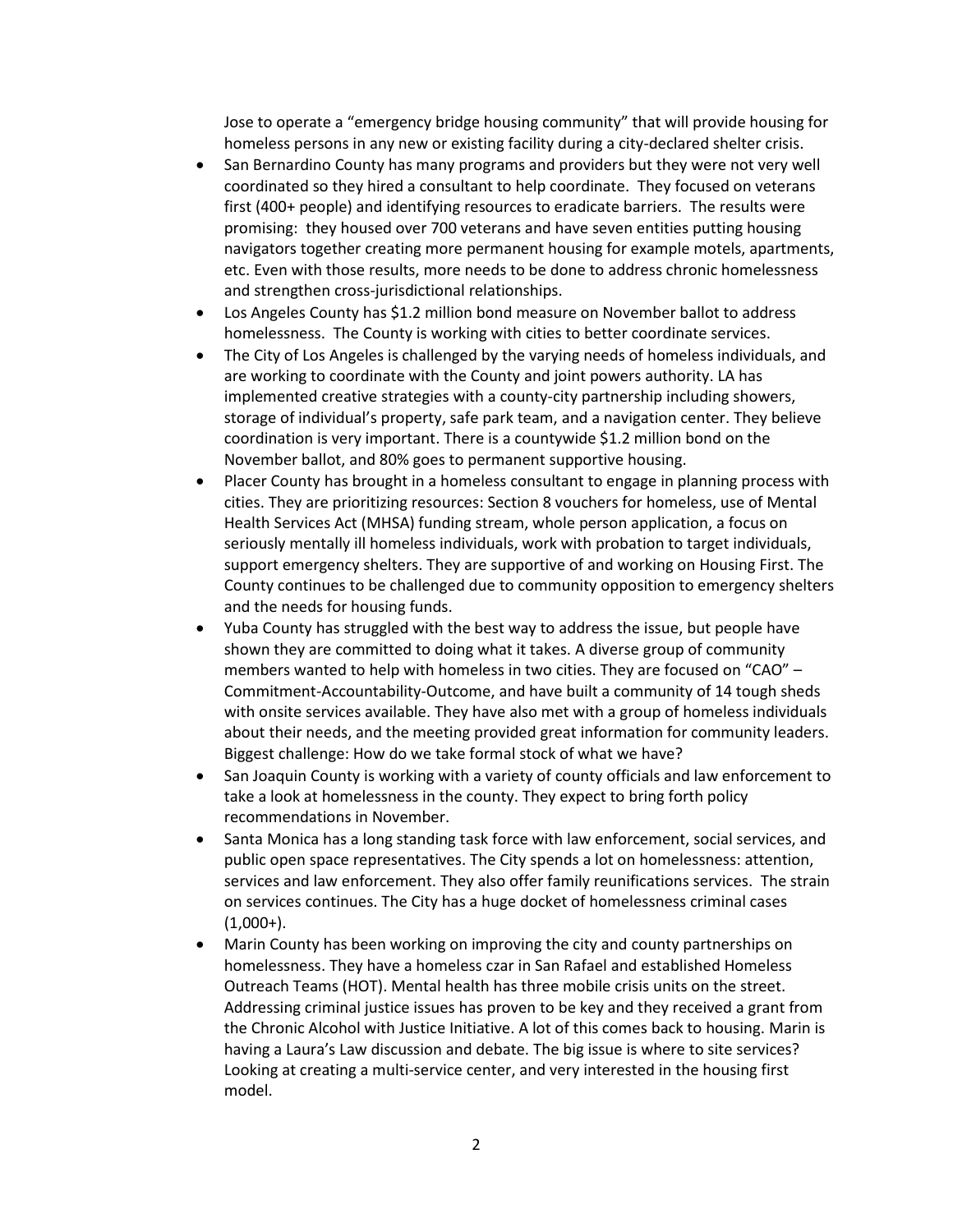Yolo County is implementing efforts to provide temporary housing in addition to wrap around services to chronically homeless folks. Collaborative effort between housing advocates, behavioral health, law enforcement and other county providers. They had teams that went out to encampments and staff got to know each individual. Fifty people took advantage of the opportunity to move into permanent housing. The project was called Bridge to Housing.

## **III. The Statewide Homeless Picture**

Ben Metcalf, Director of the California Department of Housing and Community Development (HCD) provided a presentation about the statewide efforts to address homelessness in California and walked through the state's plan on developing and implementing the No Place Like Home (NPLH) Initiative. Director Metcalf's powerpoint presentation is available on the League and CSAC websites and will be available on the Institute for Local Government's (ILG) website once the HTF joint website becomes live.

There was a question and answer period with Director Metcalf with many questions focused on the process, regulations, and implementation of the NPLH program. Director Metcalf was open for local government input into the regulatory process. HCD wants to get through the publishing of guidelines phase and then happy to take feedback from city and county partners. There was discussion around Continuum of Care (COC) plans as well. Director Metcalf did clarify that NPLH applications must be inclusive of the county. There was discussion around this effort of breaking down silos and working together. Lisa Bates, the Deputy Director at HCD discussed efforts around Whole Person Care through Medicaid services that provides an opportunity to link health and housing services.

LA County representatives discussed the property tax bond that will be on the November  $8<sup>th</sup>$ ballot and asked Director Metcalf what he thinks might be coming next at the state level. Director Metcalf talked about the Governor's Multifamily Housing By-Right proposal and that at the time there were 42 bills on the Governor's desk focusing on housing alone. The homeless topic is compelling.

### **IV. Identifying Challenges & Opportunities: Facilitated Group Discussion**

Martin Gonzalez, Executive Director of the ILG, lead a group discussion centered on four questions:

- 1. What's resonating with you? What's missing?
- 2. How does what you've read and heard today compare to your personal experience?
- 3. What challenges do you foresee local governments facing as they work to address homelessness in their community?
- 4. What opportunities are emerging for local governments actively working to address homelessness in their community?

The results of this brainstorming session are being organized and will be distributed prior to the next meeting.

### **V. Local Homelessness Programs: Challenges and Opportunities**

Cindy Cavanaugh, Sacramento County Homeless Director and Emily Halcon, City of Sacramento's Homeless Services Coordinator, gave a joint presentation on the City and County of Sacramento's efforts on combatting homelessness. Their powerpoint presentation is available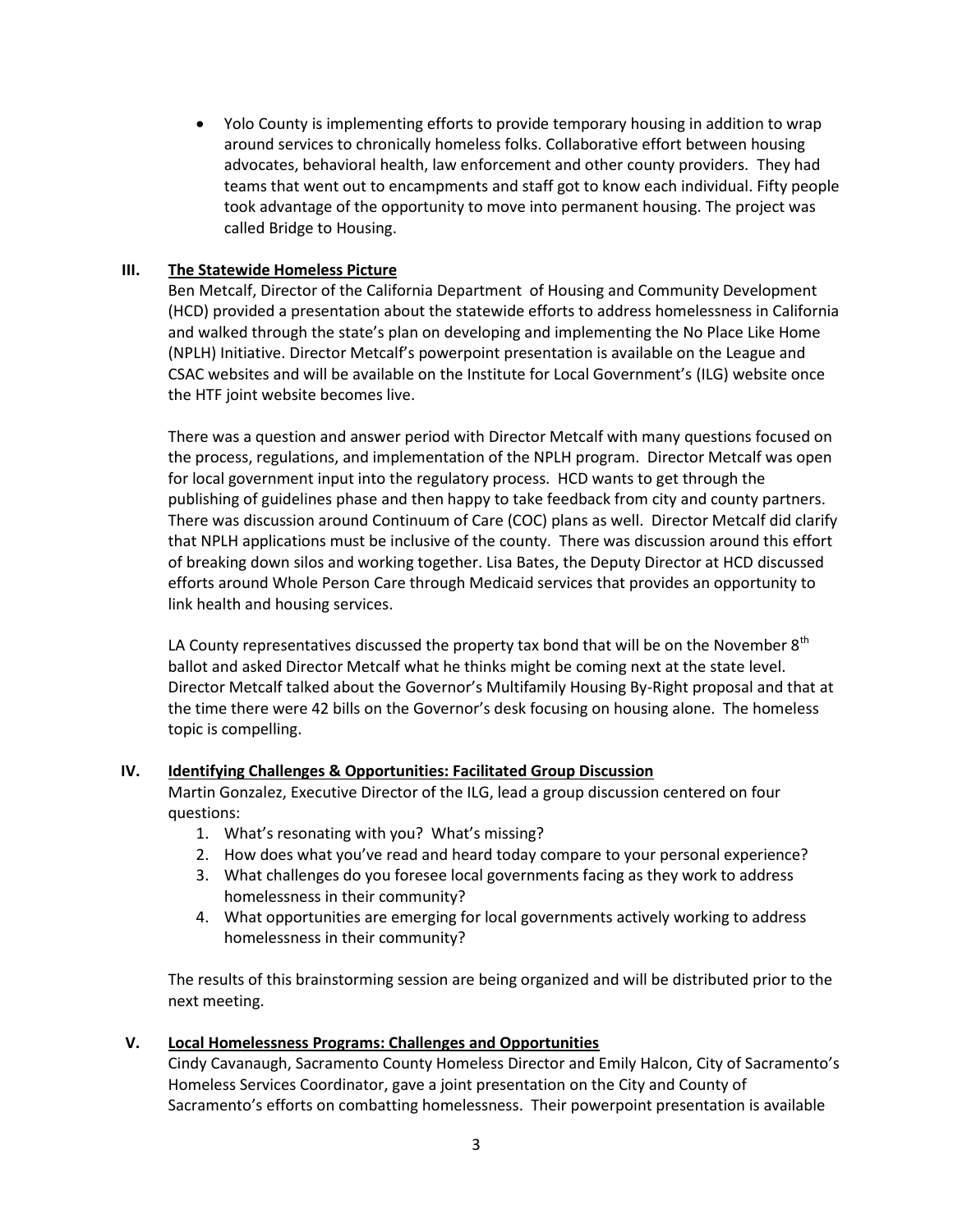on the League and CSAC websites and will be available on the ILG website once the HTF joint website becomes live.

Cindy Cavanaugh reported that chronic homelessness in the County is increasing and, while there is not a lot of good data, they estimate 5,000 people a year in and out of homelessness. County homeless services cost a total of \$40.05 million annually. Collaboration between city and county elected officials has been empowering to staff. The County is interested in managing impacts and looking at homelessness from the system level to look at investment impacts. They are exploring why the chronic homeless population is growing and evaluating ordinances and lessons learned to use moving forward. Ms. Cavanaugh identified several challenges the County is facing: how county services work is not very clear; funding and interventions are not coordinated; less ownership and accountability; and strategic vision more focused at the city level than the county. Ms. Cavanaugh had to help a homeless person get services and shelter and she learned firsthand about the lack of coordination, complications of the system, and difficulties in acquiring the services.

Emily Halcon reported that homelessness in the City of Sacramento costs the City \$13.6 million annually. The City is actively working to address homelessness in Sacramento because they recognize the impact it has on the City. Their strategies include: pit stop restroom, shelters, etc. The concentration of homeless individuals in the City feels intense and Sacramento is working on the relationships with law enforcement, business, and local churches. The City's challenges include managing homelessness day to day, impacts of unsheltered homeless population, and collecting data. They are also working to identify ongoing funding for crisis services such as shelter space, detox programs, and pit stop restrooms. The City has become concerned with public feedings and is working to engage the organizations that provide free food to do it in productive ways and different from current practices. Sacramento's 311 call-in center has received 4,200 calls related to homelessness and the police department has picked up 4,000 cubic yards of debris. Sacramento does have a camping ordinance, but only enforce when they have to. They have implemented an impact team with law enforcement which includes a lieutenant, sergeant, psychologist or social worker aligned with homeless navigators with their focus on bringing services and deescalating situations with the homeless and mental health populations in Sacramento.

Following the presentation, members of the HTF focused on long term planning and data collection. Both Sacramento City and County have done long term analysis. Sacramento County has done a 10 year plan and the City has a continuum of care (COC) plan and has done a performance analysis of services. Both add value to the work on homelessness.

In response to the presentation, several HTF members shared what their jurisdictions are doing to address some of the challenges and issues raised in the presentation:

- Los Angeles County has done a study document of actual costs in Los Angeles County. Six departments looked at 7,500 single adults who were the highest utilizers of services among the homeless population. LA County then targeted services and subsidies to this population. They are evaluating the services received and tracking costs for this population. Goal is to reinvest savings back into best services for population.
- San Jose is adding collaboration between the City and the County. Last year the San Jose mayor created a subcommittee of city council members to focus on homelessness issues. The committee is made up of two city council members and two county